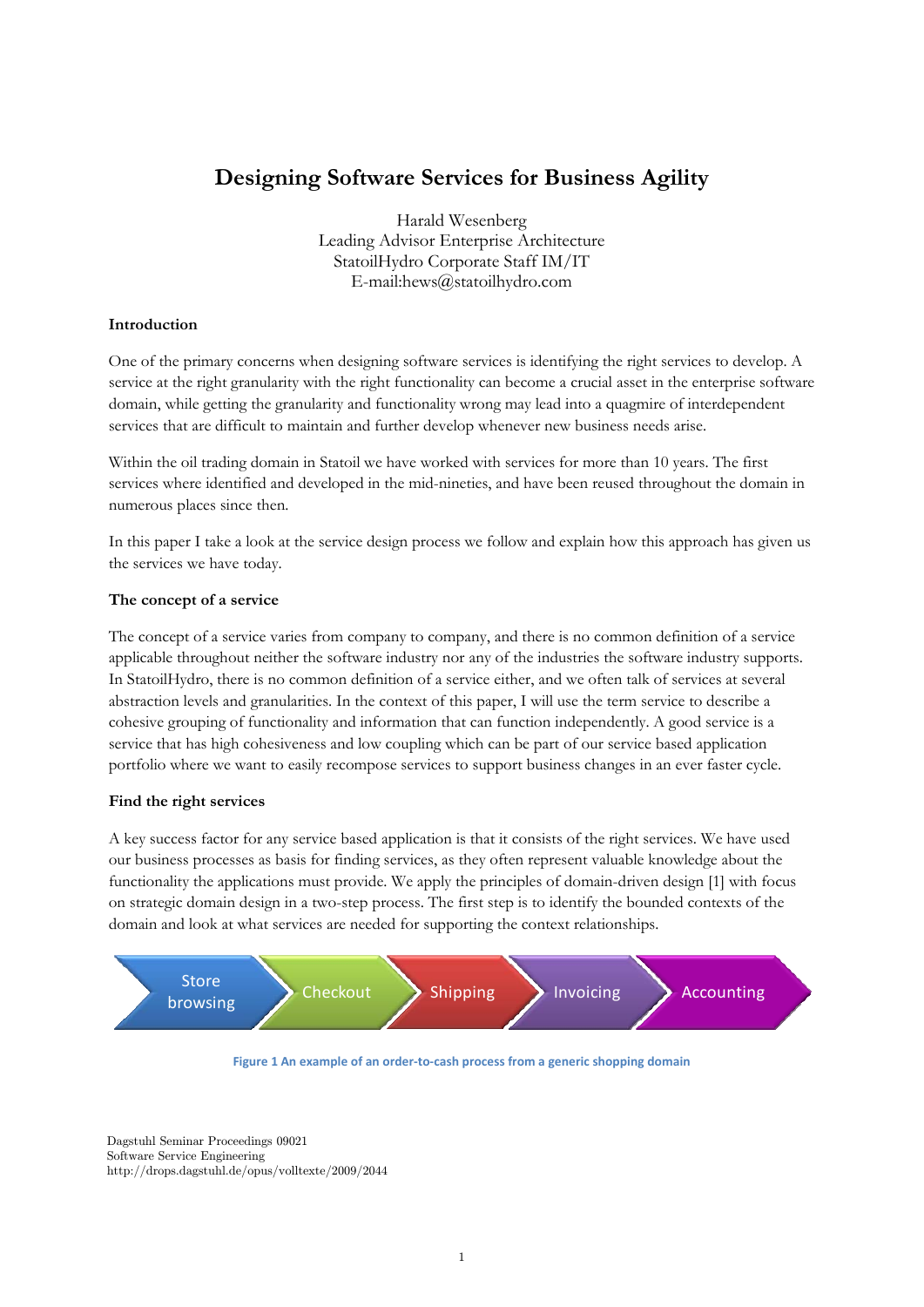Figure 1 is an example of an order-to-cash process from a generic shopping domain, supporting both online and physical shopping. Based on such processes, it is natural to look at each sub-process as its own domain, and look at the different services needed to support the relationship with the neighboring domains.



**Figure 2 Example of an inter‐context service**

Figure 2 shows an example of such an inter-context service. The Provide Order Information service supplies the Shipping Services context with order information from the Checkout Services context.

Next it is time to start looking for services within the context. StatoilHydro uses processes and workflows as the main form of communicating operational requirements and best practices throughout the company and thus all contexts have the most important functionality of the context documented in the form of business processes. An example of such a process is shown in Figure 3:



**Figure 3 The workflow for the Shipping Services context** 

Based on the activities in this workflow, a list of potential services can be identified. We aim to reuse as many services as possible, and thus we group potential services into more generic services. Such a grouping is shown in Table 1:

**Table 1 A list of inter‐context services based on workflow activities**

| <b>Service Name</b> | <b>Supports Activity</b>        |
|---------------------|---------------------------------|
| Receive Order       | <b>Receive Shipping Details</b> |